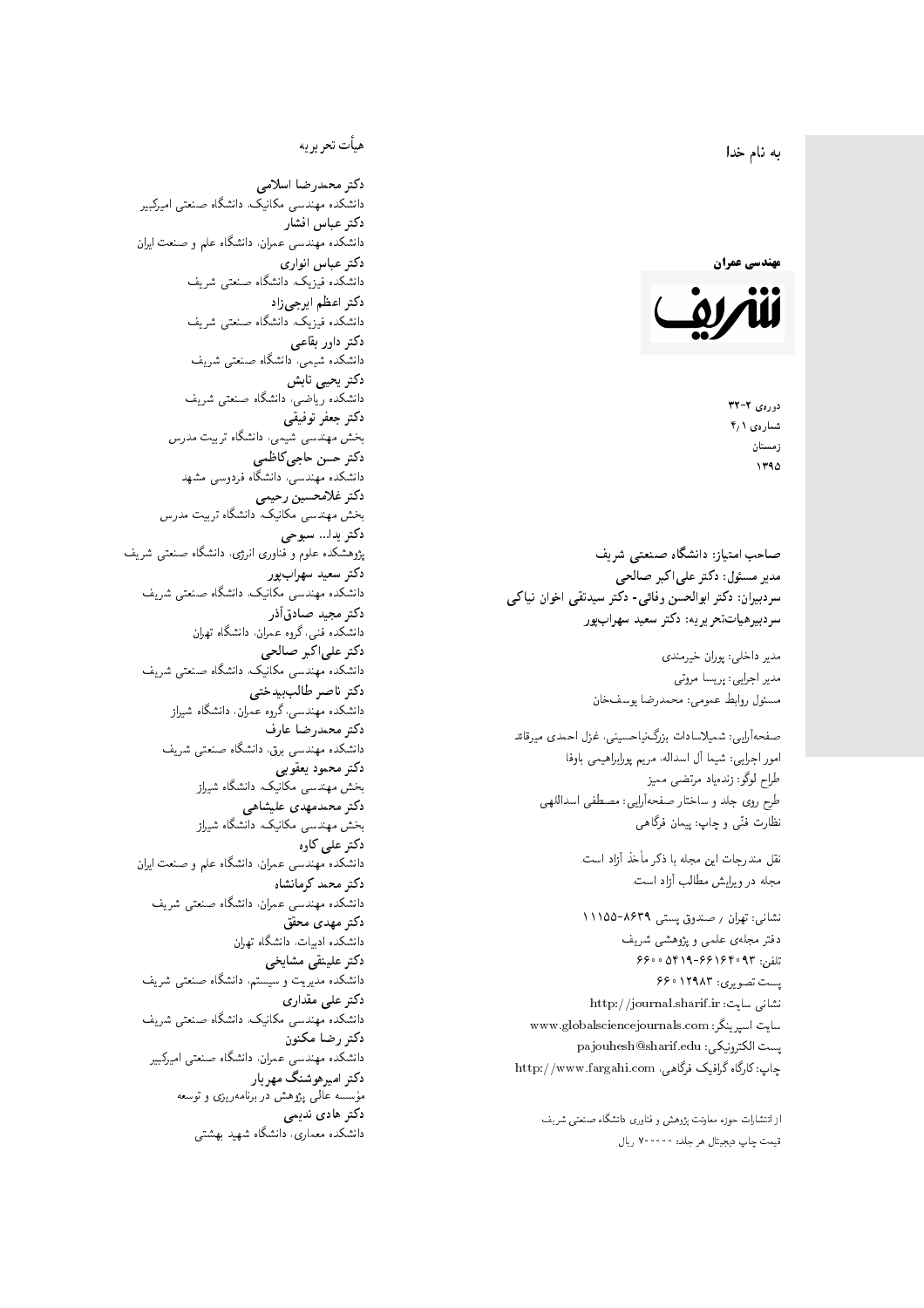هيأت تحريريهي تخصصي

• سردبیر تخصصی: دکتر ابوالحسن وفایی استاد دانشکدهی مهندسی عمران ــ دانشگاه صنعتی شریف دكتر احمد ابر يشمچي استاد دانشکدهی مهندسی عمران ــ دانشگاه صنعتی شریف دكتر همايون استكانچى استاد دانشکدهی مهندسی عمران - دانشگاه صنعتی شریف دكتر عباس افشار استاد دانشکدهی مهندسی عمران ــ دانشگاه علم و صنعت ایران دكتر محمدعلى برخورداري دانشیار دانشکدهی مهندسی عمران <mark>– دانشگاه علم و صنعت ایران</mark> دكتر حسين پورزاهدى استاد دانشکدهی مهندسی عمران \_ دانشگاه صنعتی شریف دكتر مسعود تجريشي دانشیار دانشکدهی مهندسی عمران ــ دانشگاه صنعتی شریف دكتر ايوب تركيان دانشیار مرکز تحقیقات آب و انرژی ــ دانشگاه صنعتی شریف دكتر عباسعلى تسنيمي استاد دانشکدهی مهندسی عمران و محیط زیست ـ دانشگاه تربیتمدرس دكتر حسن حاجى كاظمى استاد دانشکدهی مهندسی ــ گروه مهندسی عمران ــ دانشگاه فردوسی مشهد دكتر سيدمحسن حائرى استاد دانشکدهی مهندسی عمران ــ دانشگاه صنعتی شریف دكتر اميررضا خوبي استاد دانشکدهی مهندسی عمران – دانشگاه صنعتبی شریف دكتر فياض رحيمزإده استاد دانشکدهی مهندسی عمران ــ دانشگاه صنعتی شریف دکتر علی اکبر رمضانیانپور استاد دانشکدهی مهندسی عمران ــ دانشگاه صنعتی امیرکبیر دکتر سیدمهدی زهرایی دانشیار دانشکدهی فنی -گروه مهندسی عمران ــ دانشگاه تهران دكتر محمدمهدى سعادت پور استاد دانشکدهی مهندسی عمران ـــ دانشگاه صنعتی اصفهان دكتر عيسى سلاجقه استاد دانشکدهی مهندسی عمران – دانشگاه باهنر کرمان دكتر مجيد صادق أذر استاد دانشکدهی فنبی <sup>ـ</sup>گروه مهندسی عمران ــ دانشگاه تهران دكتر ناصر طالب بيدختي استاد دانشکدهی مهندسی ــ بخش مهندسی عمران ــ دانشگاه شیراز دكتر ارسلان قهرماني استاد دانشکدهی مهندسی ــ بخش مهندسی عمران ــ دانشگاه شیراز دكتر محمد كارأموز استاد دانشکدهی فنبی -گروه مهندسی عمران ــ دانشگاه تهران دكتر محمدتقي كاظمى دانشیار دانشکدهی مهندسی عمران ــ دانشگاه صنعتبی شریف دكتر محمد كرمانشاه

استاد دانشکدهی مهندسی عمران ــ دانشگاه صنعتی شریف

دکتر علمی کاوه استاد دانشکدهی مهندسی عمران ــ دانشگاه علم و صنعت ایران دكتر سيدمجدالدين ميرمحمدحسيني دانشیار دانشکدهی مهندسی عمران ــ دانشگاه صنعتبی امیرکبیر دكتر سيدشهاب الدين يثر ب*ي* دانشیار دانشکدهی مهندسی عمران و محیط زیست \_ دانشگاه تربیت مدرس

هيأت مشاوران

دكتر محمدمهدى احمدى دانشکدهی مهندسی عمران ــ دانشگاه صنعتی شریف دکتر محمد آزاد*ی* دانشکدهی مهندسی عمران ــ دانشگاه آزاد اسلامی واحد قزوین دكتر پيام اشترى دانشکده، مهندسی عمران ــ دانشگاه زنجان دکتر کاظم بدو دانشکده، مهندسی عمران ــ دانشگاه ارومیه دكتر مرتضى بسطامى پژوهشگاه بین|لمللبی زلزلهشناسبی و مهندسبی زلزله دكتر فرهاد بهنامفر دانشکدهی مهندسی عمران ــ دانشگاه صنعتی اصفهان دكتر مجيد پرچمي جلال دانشکدهی معماری ــ دانشگاه تهران دكتر حامد حميدى دانشکده ی مهندسی عمران ــ دانشگاه صنعتی نوشیروانی بابل دكتر حميد رحماني دانشکده یمهندسی عمران ــ دانشگاه یاسوج دكتر ايرج رسولان دانشکدهی مهندسی عمران ــ دانشگاه شهید چمران اهواز دكتر محمود شفاعي بجستان دانشکدهی مهندسی آب ــ دانشگاه شهید چمران اهواز دكتر محمودرضا شيراوند دانشکدهی مهندسی عمران ــ دانشگاه شهیدبهشتی دكتر حميدرضا صبا دانشکدهی مهندسی عمران ــ دانشگاه صنعتی امیرکبیر دكتر حميدرضا صفوى دانشکدهی مهندسی عمران ــ دانشگاه صنعتی اصفهان دکتر داود فرساد*ی زاده* دانشکدهی مهندسی آب \_ دانشگاه تبریز دكتر على قربانى دانشکدهی مهندسی عمران ــ دانشگاه گیلان دكتر على قنبرى دانشکدهی مهندسی عمران ــ دانشگاه خوارزمی دكتر فرامرز مودى دانشکدهی مهندسی عمران ــ دانشگاه صنعتی امیرکبیر دکتر فرهاد بزداندوست دانشکدهی مهندسی عمران ــ دانشگاه صنعتی خواجه نصیرالدین طوسی

للمريق

مهندسي عمران